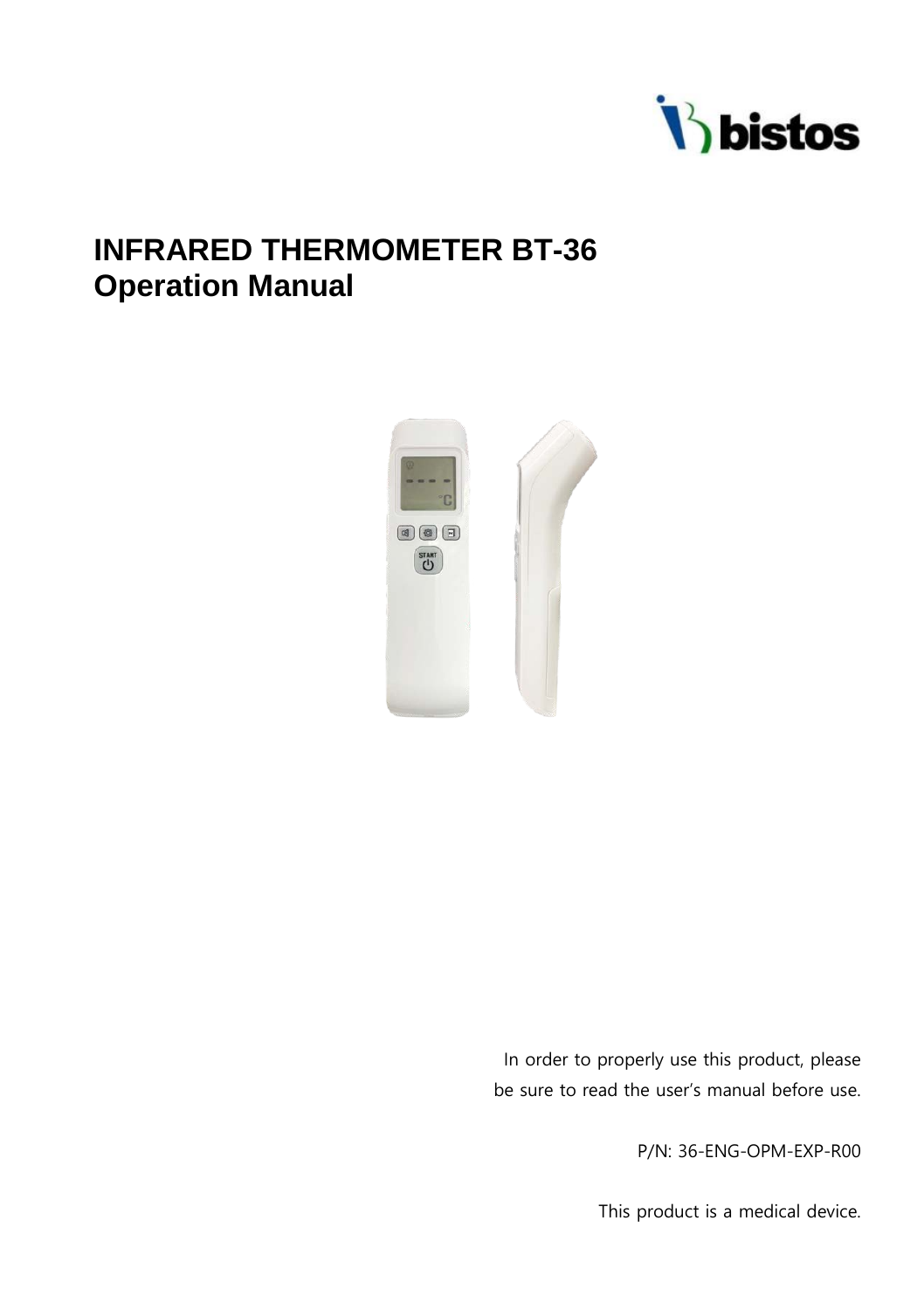# Proprietary Material

Copy, adaptation or translation is prohibited without written permission unless permitted by the Intellectual Property Act.

The warranty period for the products for Bistos Co., Ltd. based on the warranty provided with the products.

The contents described in manual does not provide any additional warranties. Bistos Co., Ltd. is not responsible for technical errors, editing errors, or omissions in the contents contained in manual.

The information contained herein is subject to change without prior notice.

Bistos Co. Ltd. 7<sup>th</sup> Fl., A Bldg, Woolim Lions Valley 5-cha, 302, Galmachi-ro, Jungwon-gu, Seongnam-si, Gyeonggi-do, Republic of Korea Telephone : 031-750-0340 Fax : 031-750-0344

Revision R00 March, 2022

Copyright © Bistos Corporation 2022. All rights reserved.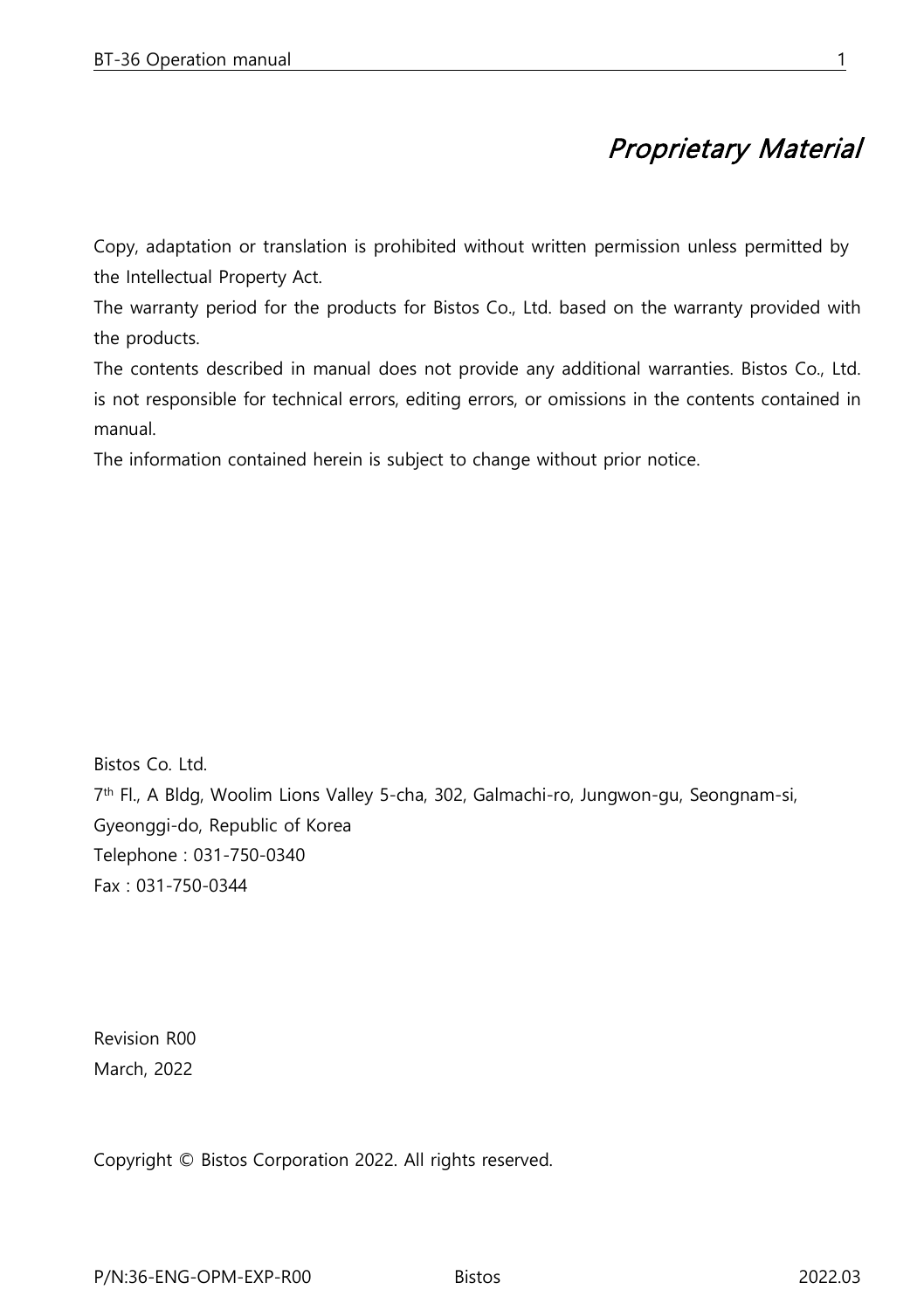## **Table of Contents**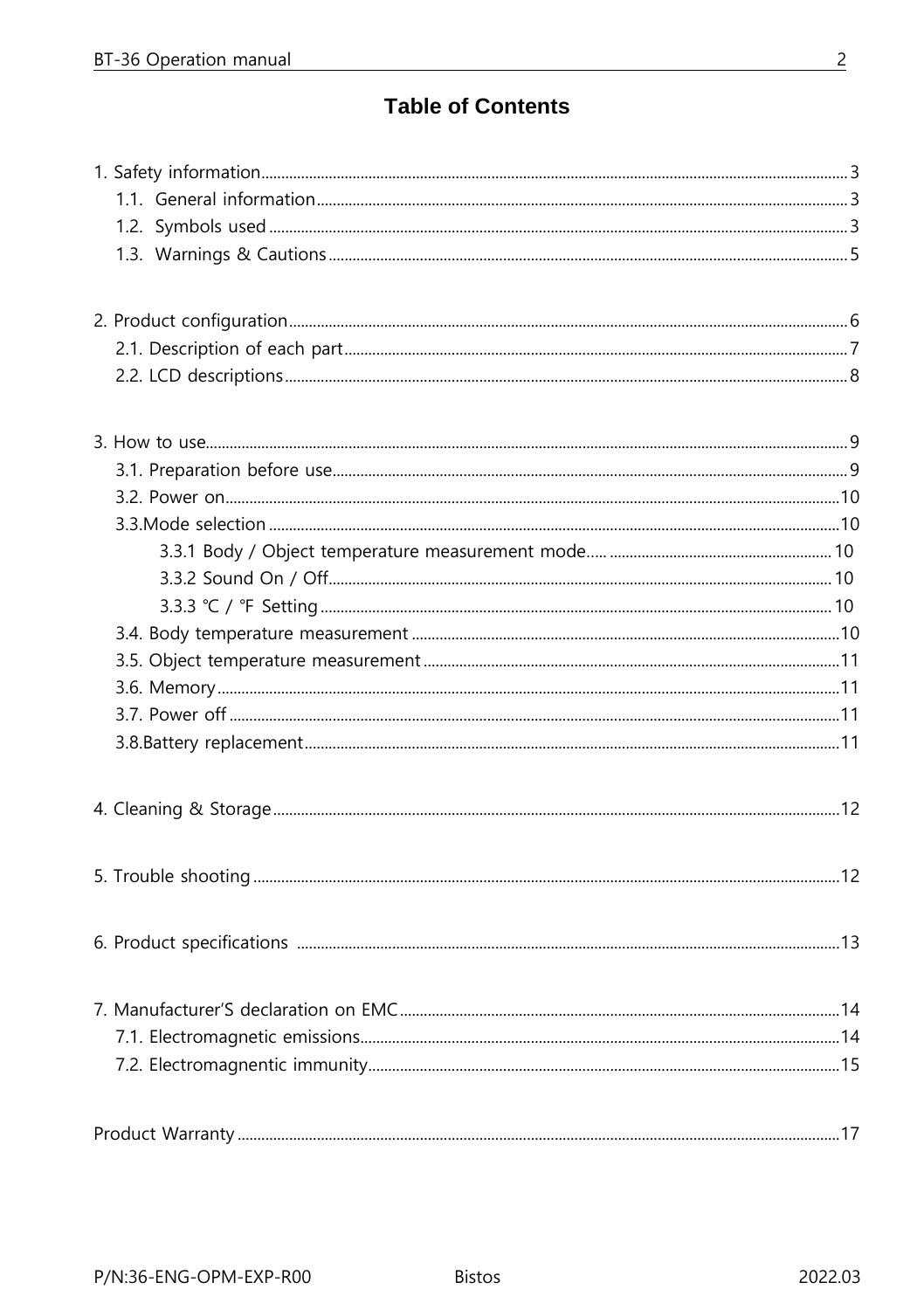## **1. Safety information**

#### **1.1. General information**

#### **Purpose of use**

- This Operation manual contains how to use BT-36, Contactless infrared thermometer of Bistos Co. Ltd. So please read this manual before use the device.
- BT-36 is contactless thermometer that can safely measure body temperature from inconvenient by body insertion, skin contact or risk of infection by detecting infrared emitted from the skin and measures body temperature.
- In general, body temperature refers to the internal temperature of the human body. Body temperature varies depending on the part of the body being measured, the time of the day being measured, the ambient temperature, the activity just before the measurement, and the age etc.
- The surface temperature of human body is lower than actual body temperature. BT-36 displays calibrated oral temperature by rewarding from measured skin temperature in body temperature measurement mode.
- The recommended part of BT-36 body temperature measurement mode is from 2  $~\sim$  5 cm by the center of forehead.
- BT-36 operates with 2 kinds of measurement mode(body & object temperature), it can measure temperature within a second and continue measuring temperature directly after finishing former measurement.
- This device doesn't need any special training or education. Anyone can use the device easily if the user knows how to use it.
- You can see the normal temperature range according to each body part by the table below.

| Body Part                                         | Normal Temperature Range            |
|---------------------------------------------------|-------------------------------------|
| Ear (tympanic)                                    | 35.8°C ~ 38.0°C (96.44°F ~ 100.4°F) |
| Mouth (oral)                                      | 35.5°C ~ 37.5°C (95.9°F ~ 99.5°F)   |
| Armpit (axillary)                                 | 34.7°C ~ 37.3°C (94.5°F ~ 99.1°F)   |
| Rectal                                            | 36.6°C ~ 38.0°C (37.9°F ~ 100.4°F)  |
| Alormal temperature range according to body parts |                                     |

<Normal temperature range according to body part>

## **1.2. Meaning of symbols**

The following symbols identify all instructions that are important to safety. Failure to follow these instructions can cause injury or damage to contactless infrared thermometer. When used in conjunction with the following words, the symbols indicate :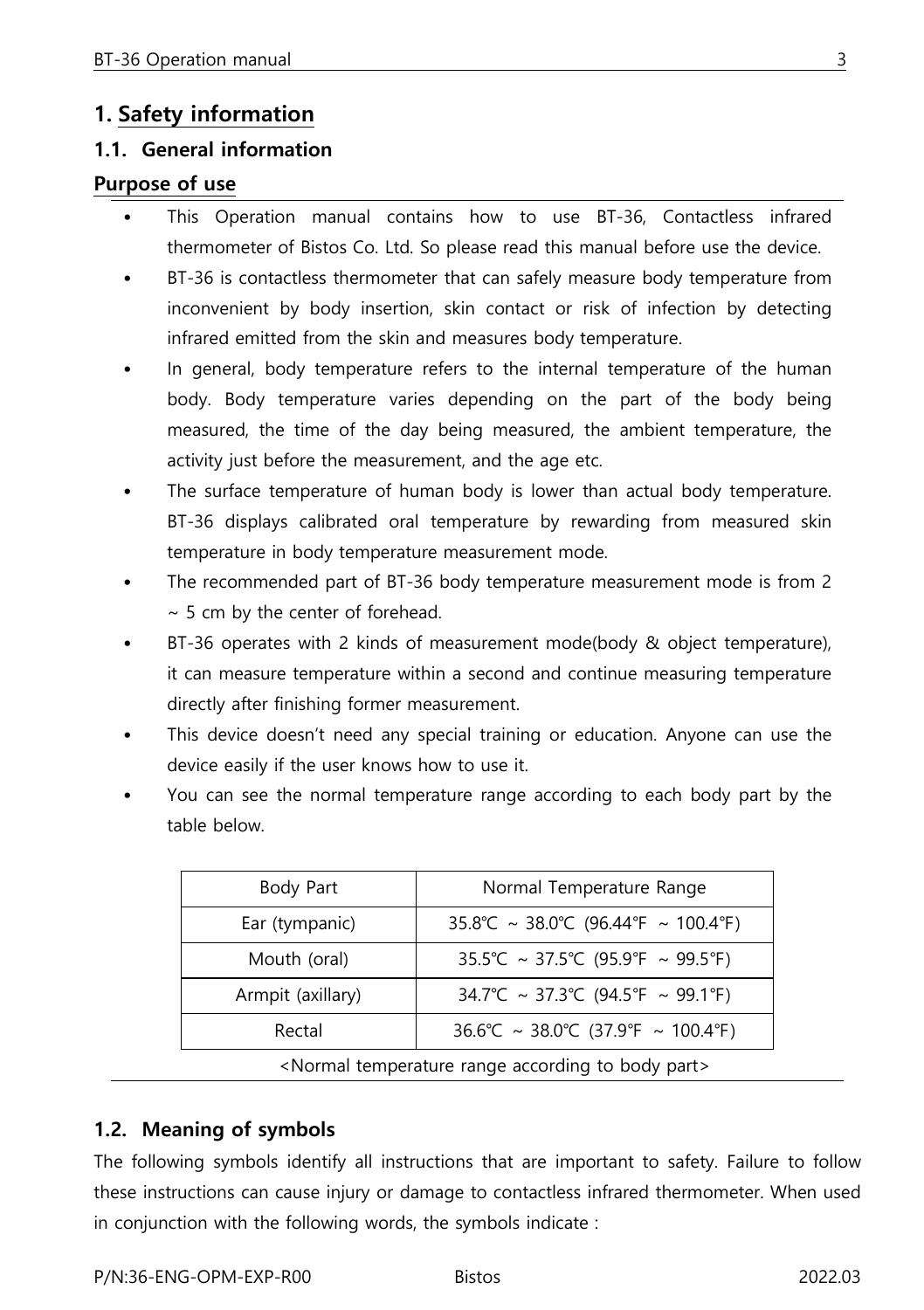| A WARNING           | Can lead to serious injury or death.                         |
|---------------------|--------------------------------------------------------------|
| $\mathbb A$ caution | Can lead to minor injury or product/property damage.         |
| <b>NOTICE</b>       | Provide information to clarify specific steps or procedures. |

The following symbols are placed on product, label, packing and this manual in order to stand for the information about:

|             | Used to display safety information for warnings.                       |
|-------------|------------------------------------------------------------------------|
|             | Before using the BT-36, please be fully understand the information     |
|             | provided with the device.                                              |
|             | Used to display safety information for caution.                        |
|             | Before using the BT-36, please be fully understand the information     |
|             | provided with the device.                                              |
|             | Indicates the protection level against the ingress of solid object and |
| <b>IP22</b> | liquid.                                                                |
|             | IP2X is protection against solid foreign object like a finger.         |
|             | IPX2 is protection against some falling water drops vertically when    |
|             | enclosure tilted up to 15°.                                            |
|             | Refer to the operation manual. Read the manual before placing the      |
|             | device.                                                                |
| ml          | Indicates the production date.                                         |
|             | Indicates the manufacturer.                                            |
| SN          | Indicates the serial number of the device.                             |
| <b>REF</b>  | Indicates a reference number.                                          |
|             | Indicates to keep the device dry.                                      |
|             | Indicates the medical device that is fragile if not handled carefully. |
|             | Indicates to keep upright.                                             |
|             | Indicates to keep the device away from sunlight.                       |
|             | Indicates the temperature limitation for transport and storage.        |
| ر<br>ئ      | Indicates the humidity limitation for transport and storage.           |
|             | Indicates the range of atmospheric pressure to which the medical       |
|             | device can be safely exposed for transport and storage.                |
|             | Indicates the packing material is recyclable.                          |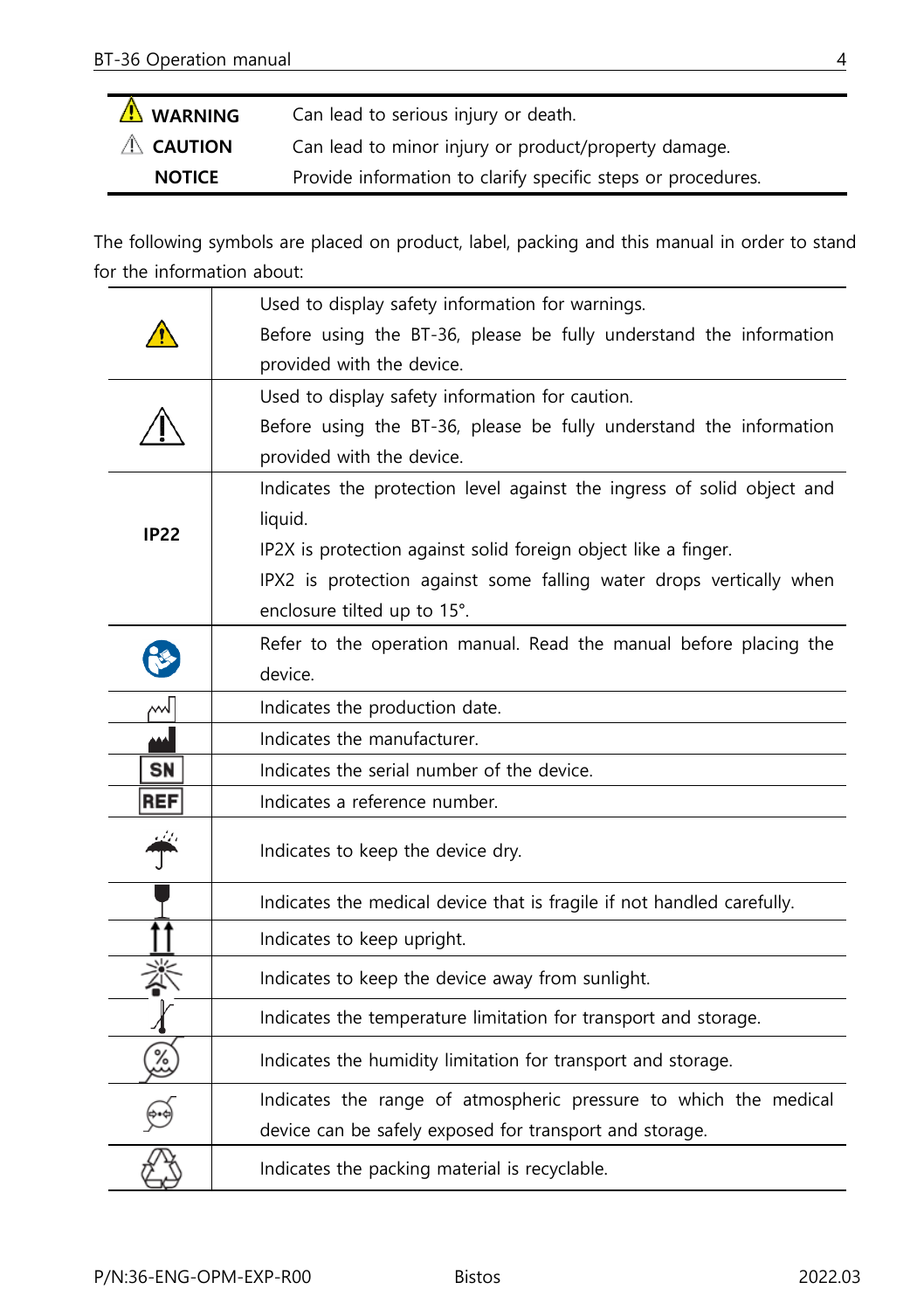| Indicates this product shouldn't be disposed with other trash, it should<br>be recycled appropriately in accordance with local regulation. |                                                                                                                |  |
|--------------------------------------------------------------------------------------------------------------------------------------------|----------------------------------------------------------------------------------------------------------------|--|
| $\bm{\dot{\pi}}$                                                                                                                           | Indicates that this product contains BF type applied part.<br>(Applied part : Main body of the device, Button) |  |

#### **1.3. Warnings & Cautions**

Before using BT-36 contactless infrared thermometer, read the manual for use, understand and follow the instructions and safety information to avoid injury.

|   | <b>Warnings</b>                                                                                                                                 |
|---|-------------------------------------------------------------------------------------------------------------------------------------------------|
|   | If children under the age of 12 use directly the device, make sure the user                                                                     |
|   | read the operation manual before using it.                                                                                                      |
| ٠ | Follow normal safety precautions when children are using the device.                                                                            |
| ٠ | Never use the device for purposes other than those for which it has been<br>intended.                                                           |
|   | Do not immerse this device in water or other liquids.                                                                                           |
|   | Follow the instructions in <4. Cleaning and Storage> for cleaning and<br>disinfection.                                                          |
|   | Be cautious not to get dust or especially metallic objects into the device.                                                                     |
|   | Do not place the device where it is too humid or changes temperature<br>drastically.                                                            |
|   | Do not use the device at environmental conditions for humidity, temperature<br>and atmospheric pressure outside those specified in this manual. |
| ٠ | Do not leave the device in dangerous places that chemicals or explosive<br>gases leak.                                                          |
|   | If the user has allergic reaction when using the device, be sure not to using it.                                                               |
|   |                                                                                                                                                 |
|   | <b>Cautions</b>                                                                                                                                 |
|   | Please read the instructions carefully before using this device.                                                                                |
|   | The user of this device could be patient itself.                                                                                                |
|   | The device operates within the ambient temperature range of $15\degree$                                                                         |

- The device operates within the ambient temperature range of 15℃ 40°C(59°F ~ 104°F).
- Users (patients) should not eat or engage in physical activities before measuring their temperature, and are advised to wait approximately 15 minutes before measuring if they have done physical activities or eating.
- If the device is damaged or not working properly, stop using the device and request repair through the place of purchase or Bistos Co., Ltd.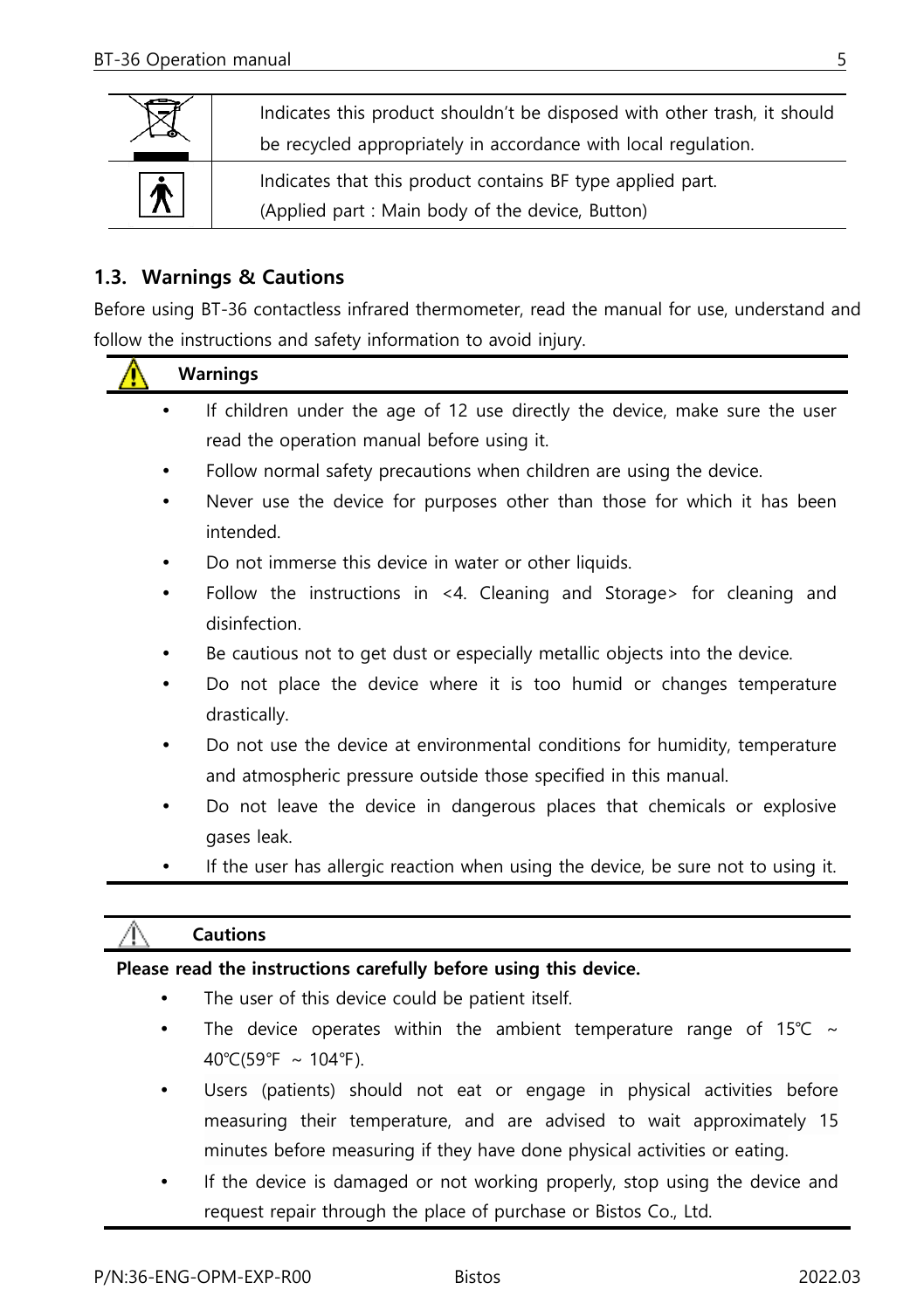- Please do not modify or repair the device arbitrarily. The company has no responsibility for any malfunction or damage caused by disassembly.
- If you don't use the device for a long time, remove the battery from the device and store it separately.
- Recycle the battery when replacing it.
- Do not use the device directly against fire or heating devices.
- Be sure to follow the safety regulations when using it for infants or newborns.
- If there is an abnormality in the body temperature measurement value, be sure to consult a doctor.
- Be careful not to damage the temperature sensing part or to get foreign substances in the sensor.
- If liquid permeates to the thermometer, it can cause malfunction and damage.
- When measuring temperature, check the temperature measurement mode.
- During measurement, if you look at the LCD screen while pressing the button to check the measurement value, it may show incorrect measured values. Always place the temperature sensing part on the measurement area or on the object target, and check the measurement result through LCD screen when you hear a notification sound after pressing the button.

#### **NOTE**

Body temperature measurement values cannot replace the specialist care or counseling.

If the temperature reading is abnormal, please consult a doctor.

## **2. Product Configuration**

When unpacking the box, check all the following components are enclosed. The standard configuration is composed:

| Name         | User manual | Main body | Battery (AAA) |
|--------------|-------------|-----------|---------------|
| <b>Shape</b> |             |           |               |
|              |             |           |               |

- **CAUTION**
	- Check consumables for wear or damage before use and replace if necessary.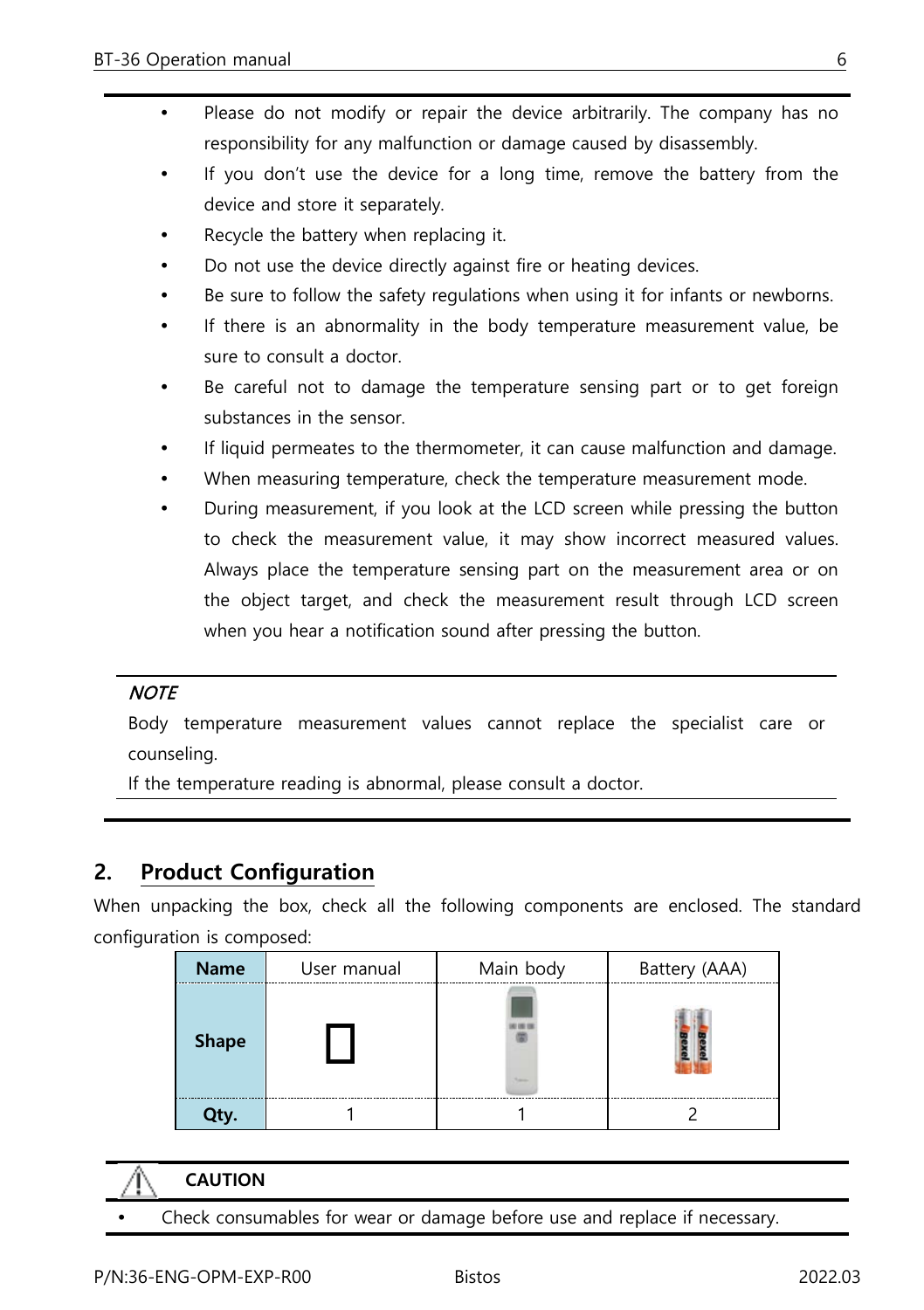## **2.1. Description of each part**

BT-36, the contactless infrared thermometer is configured as shown below.



| No.           | Name                          | Description                                                                                                                                                                                                                                                                                                                                                                                                                                                                                                                                   |
|---------------|-------------------------------|-----------------------------------------------------------------------------------------------------------------------------------------------------------------------------------------------------------------------------------------------------------------------------------------------------------------------------------------------------------------------------------------------------------------------------------------------------------------------------------------------------------------------------------------------|
| $\circled{1}$ | LCD display                   | Show current operation status.<br>(Body / Object temperature measurement mode, °C / °F<br>Setting, Sound on/off, Memory mode, Measurement result<br>value)                                                                                                                                                                                                                                                                                                                                                                                    |
| (2)           | Sound On/Off<br><b>Button</b> | When Sound On status, if you press this button, $\boxed{\textcircled{\small 4}}$ this<br>icon will show up on the screen and goes to Sound Off status.<br>If you press again, it goes to Sound On status.<br>(Default: Sound On)                                                                                                                                                                                                                                                                                                              |
| (3)           | MODE selection<br>button      | This button is to change the measurement mode.<br>If the button is pressed once shortly, the change of the<br>temperature measurement mode icon is confirmed as shown<br>below.<br>و )<br>Body temperature measurement mode / : کم<br>temperature measurement mode)<br>If the button is pressed and hold the button longer, it changes<br>to Celsius to Fahrenheit or Fahrenheit to Celsius temperature<br>measurement mode.<br>$\mathbf{C}$ : Celsius / $\mathbf{F}$ : Fahrenheit)<br>(Default: Body temperature measurement mode & Celsius) |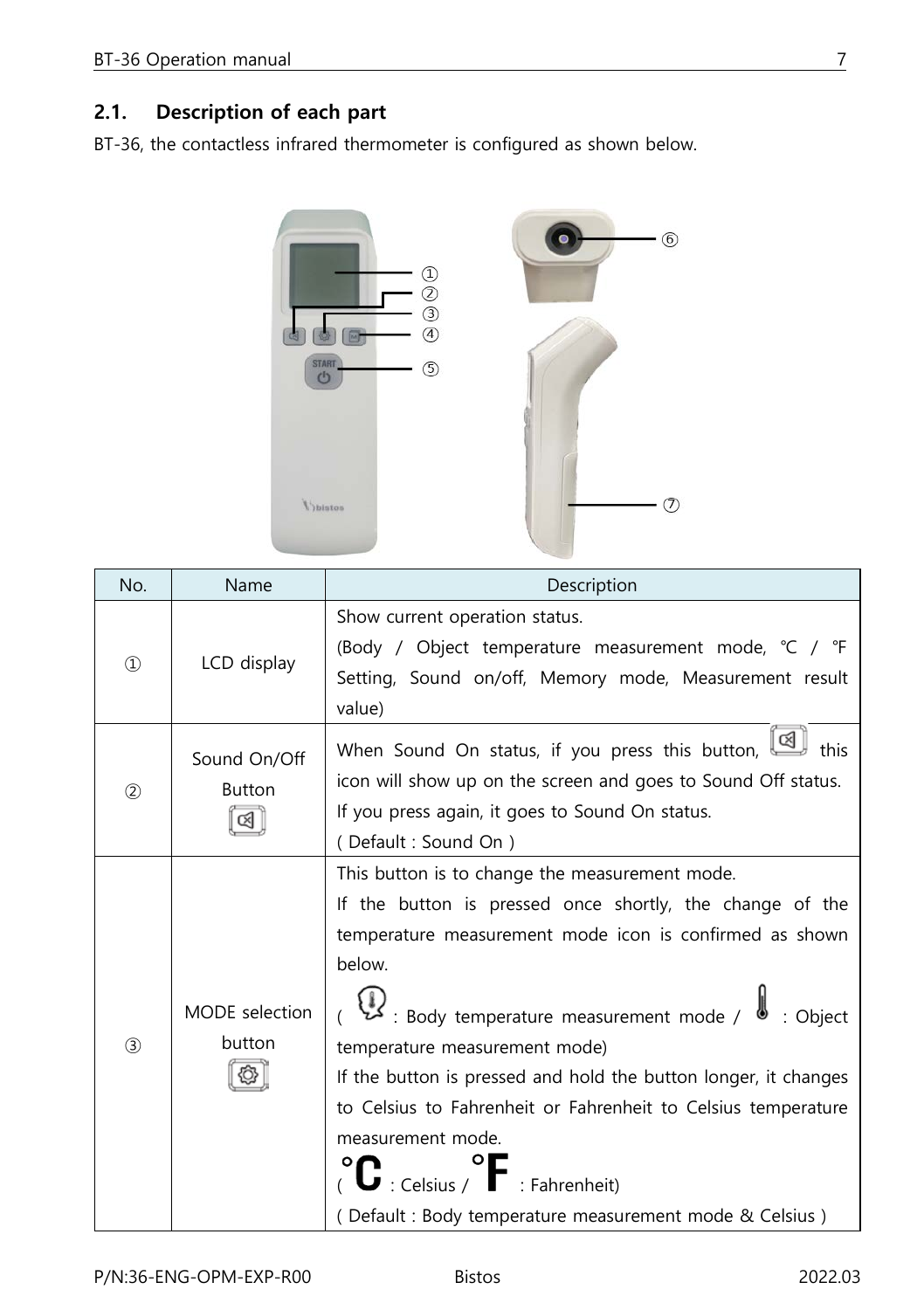| $\circled{4}$               | <b>MEMORY</b><br>button                     | When the button is pressed, following icon<br>appears on<br>the screen and enters MEMORY mode.<br>The previously measured temperature values are saved up to<br>10 times.                                                                                                                                                                                                     |
|-----------------------------|---------------------------------------------|-------------------------------------------------------------------------------------------------------------------------------------------------------------------------------------------------------------------------------------------------------------------------------------------------------------------------------------------------------------------------------|
| (5)                         | POWER(START)<br>button<br><b>START</b><br>ጣ | The button is for turn on the device or start temperature<br>measurement.<br>If the button is pressed while the device is turned off, the<br>power will be turned on. Whenever the button is pressed while<br>the device power is on, the temperature is measured through<br>the sensor.<br>(The device turns off if there is no any action for a certain<br>period of time.) |
| $\circledast$               | Temperature<br>sensing part                 | IR sensor that can measure body temperature or object<br>temperature without any contacts is placed in this part.                                                                                                                                                                                                                                                             |
| $\left( \mathcal{T}\right)$ | Battery cover                               | This device uses 2 AAA type batteries.<br>Press the top of the cover on the back of the device to open<br>it, insert the batteries and close the cover to use.                                                                                                                                                                                                                |

## **2.2. LCD descriptions**

| Figure | Name                                         | Description                                                                                                                                                                                                                                                                                                                                        |
|--------|----------------------------------------------|----------------------------------------------------------------------------------------------------------------------------------------------------------------------------------------------------------------------------------------------------------------------------------------------------------------------------------------------------|
|        | Start screen                                 | After the POWER is on, measure the ambient<br>temperature around the sensor once.                                                                                                                                                                                                                                                                  |
| ⋒      | Ready screen                                 | Basic screen display after the start screen.                                                                                                                                                                                                                                                                                                       |
|        | Body<br>temperature<br>measurement<br>screen | If you press the start button while this symbol<br>(body temperature measurement mode) is<br>displayed on the upper left of the LCD screen, the<br>blue light illuminates to confirm the measured body<br>temperature. If the measured value is higher than<br>37.5°C(99.5°F), the red light will illuminated to<br>indicate that user have fever. |
|        | Object<br>temperature                        | If you press the start button while this symbol                                                                                                                                                                                                                                                                                                    |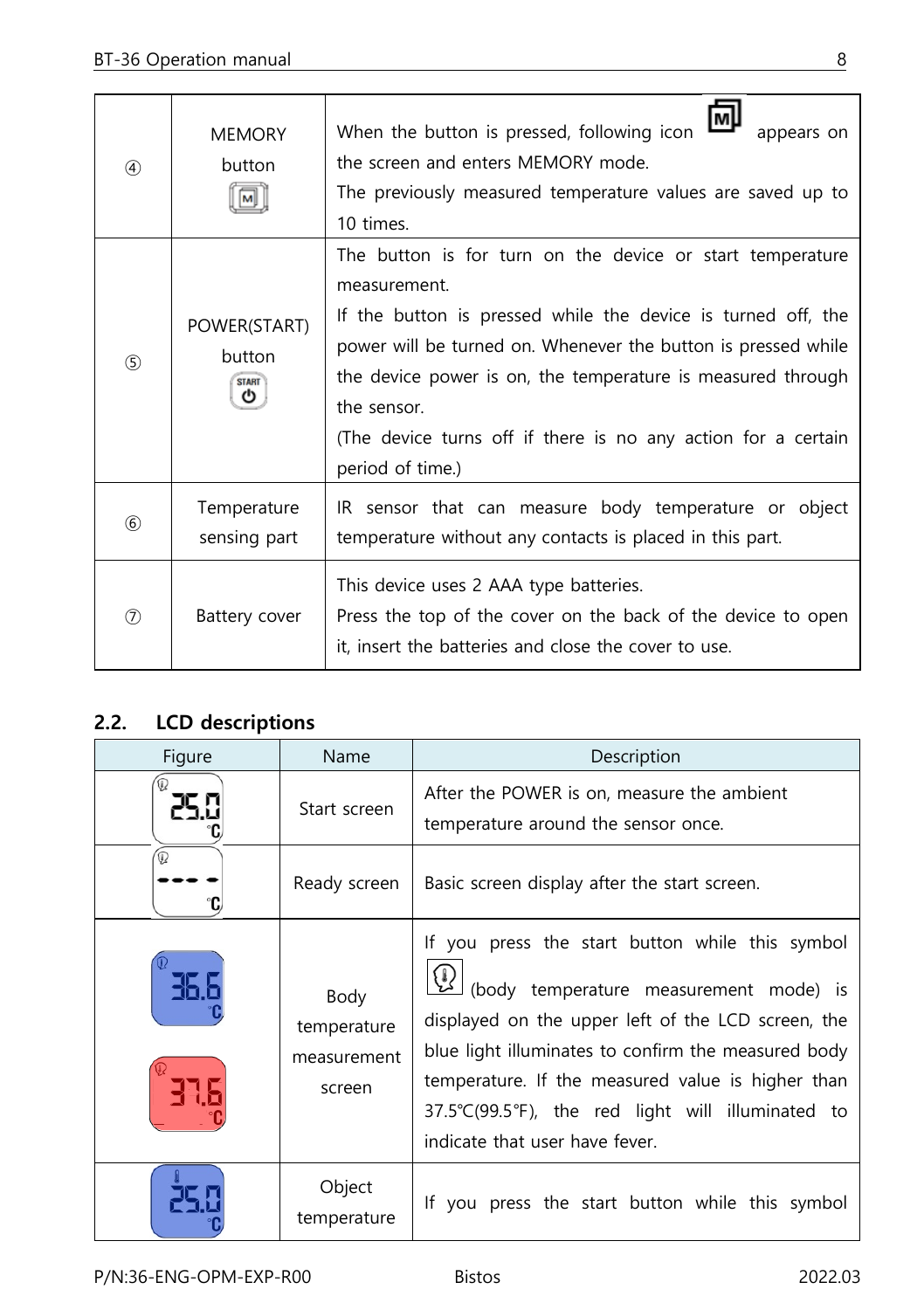| measurement<br>screen | (object temperature measurement mode) is<br>displayed on the upper left of the LCD screen, the<br>blue light illuminates to confirm the measured<br>object temperature.                                                                                                                                                       |
|-----------------------|-------------------------------------------------------------------------------------------------------------------------------------------------------------------------------------------------------------------------------------------------------------------------------------------------------------------------------|
| Error screen          | If the measured temperature is exceeds the<br>measurable temperature range, the 'Err' is displayed<br>and the red light is illuminates.<br>(Measurable temperature range :<br>Human body : $34^{\circ}$ C ~ $43^{\circ}$ C (93.2°F ~<br>1)<br>$109.4^{\circ}F$<br>Object: $15^{\circ}C \sim 50^{\circ}C$ (59°F ~ 122°F)<br>2) |
| Low battery<br>icon   | If the battery voltage is low, a Low battery icon is<br>displayed on the upper right of the LCD screen to<br>indicate that the battery should be replaced.                                                                                                                                                                    |

## **3. How to use**

#### **3.1. Preparation before use**

Open the battery cover on the back of the main body and insert two AAA batteries by matching the electrodes as indicated on the battery slot.



#### **Note**

To protect the environment, do not dispose of the empty batteries with general household waste instead of appropriate collection sites according to national or local regulations.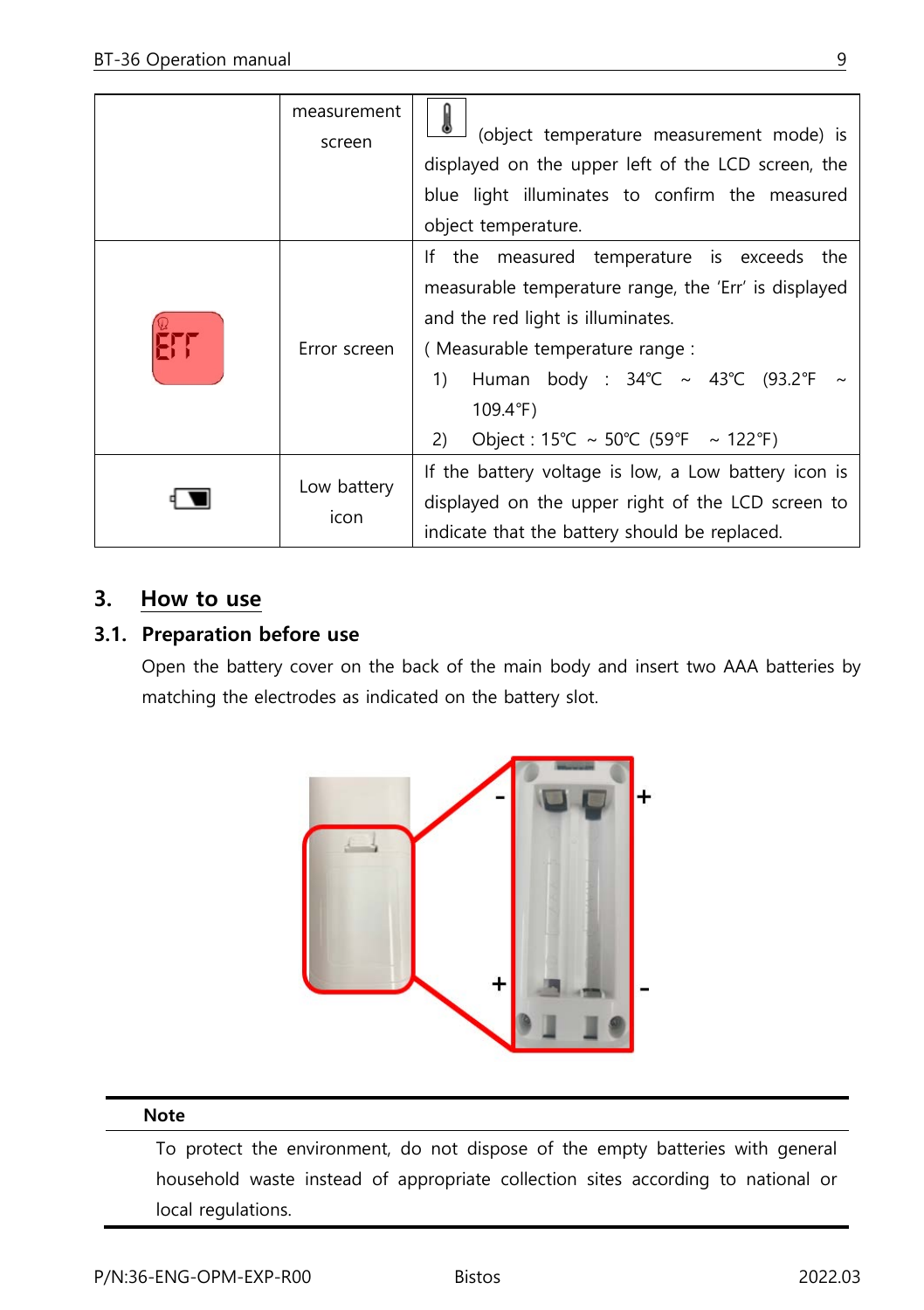#### <span id="page-10-0"></span>**3.2. Power on**

Once the  $\overline{\bigcirc}$  Power(START) button is pressed, it displays the ready screen right after the start screen has displayed.

#### <span id="page-10-1"></span>**3.3. Mode selection**

<span id="page-10-2"></span>3.3.1 Body / Object temperature measurement mode Press the  $\boxed{\textcircled{\mathbb{Q}}}$  mode button to set the temperature measurement mode. ( : Body temperature measurement / : Object temperature measurement ) 3.3.2 Sound On / Off Press the  $\boxed{\textcircled{4}}$  Sound On/Off button to set the sound output mode.  $\begin{pmatrix} \boxed{6} \\ \boxed{10} \end{pmatrix}$  : Sound Off ) 3.3.3 Celsius / Fahrenheit Press and hold the  $\Box$  Mode button to set whether the measurement temperature

<span id="page-10-3"></span>is displayed as Celsius or Fahrenheit.

 $\int_{\alpha}^{\infty} \mathbf{C} \cdot \text{Celsius}$  /  $\int_{\alpha}^{\infty} \mathbf{F} \cdot \text{Eahrenheit}$ 

#### **3.4. Body temperature measurement**

- ① Turn on the device with pressing START button
- ② Check the measurement mode whether is body temperature measurement  $\mathcal{L}_{\mathcal{L}}$
- $\Omega$  Place the device 2 ~ 5 cm distance from center of forehead.
- ④ Start measurement by pressing START button( ).

When the measurement is complete, you can hear beep sound and the measured value is displayed on screen. If the device sound is off, wait for a second after you press the button. If the measured value within the measurable temperature range, then the blue light is illuminated with the measured value displayed. If the measured value is higher than 37.5℃(99.5℉), the red light will illuminated to indicate that user have fever. If the measured value exceeds the measurable temperature range, then the red light is illuminated with the error(Err). (When measuring, any movement may affect the temperature reading.)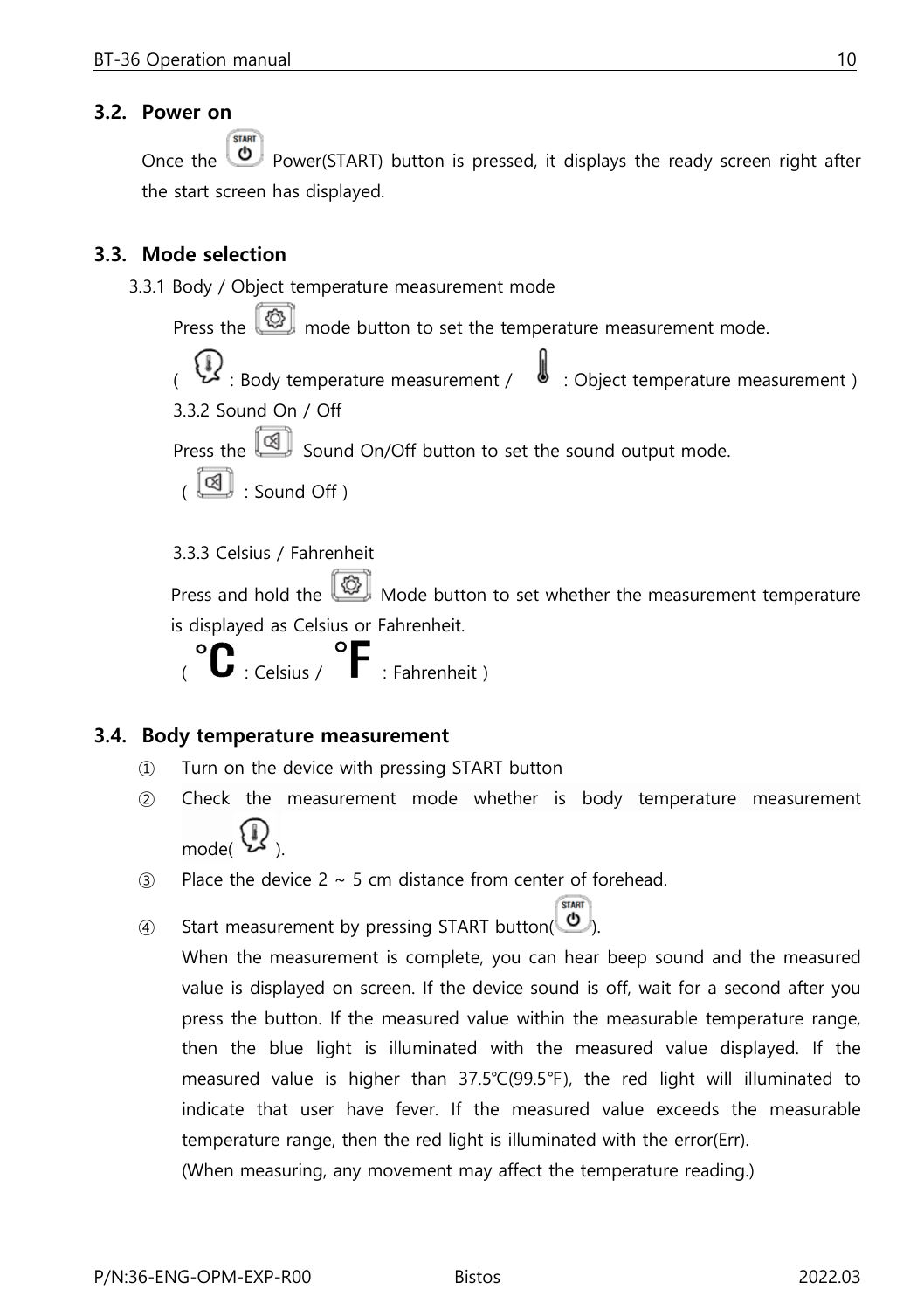#### **3.5. Object temperature measurement**

- ① Turn on the device with pressing START button
- ② Check the measurement mode whether is object temperature measurement mode( ).
- $\Omega$  Place the device 2 ~ 5 cm distance from the object that you want to measure temperature.

**STAR** 

④ Start measurement by pressing START button( ).

When the measurement is complete, you can hear beep sound and the measured value is displayed on screen. If the device sound is off, wait for a second after you press the button. If the measured value within the measurable temperature range, then the blue light is illuminated with the measured value displayed. If the measured value exceeds the measurable temperature range, then the red light is illuminated with the error(Err).

(When measuring, any movement may affect the temperature reading.)

#### **3.6. Memory mode**

- $\textcircled{1}$  Press the  $\blacksquare$  Memory mode button to switch to memory mode.
- ② The temperature is stored in memory from No. 0 to No. 9 in order from the latest data to the previous data.
- ③ If there is no other input for a certain period of time, it goes back to Ready screen.
- ④ Results of object temperature and errors are not stored in memory.

#### **3.7. Power off**

The power is automatically shut down if there is no other input about 15 seconds after measurement.

#### **3.8. Battery replacement**

When lack of the battery icon( $\Box$ ) displayed on right top of the screen, the battery should be replaced. (It may be inaccurate if the user measures the temperature value.)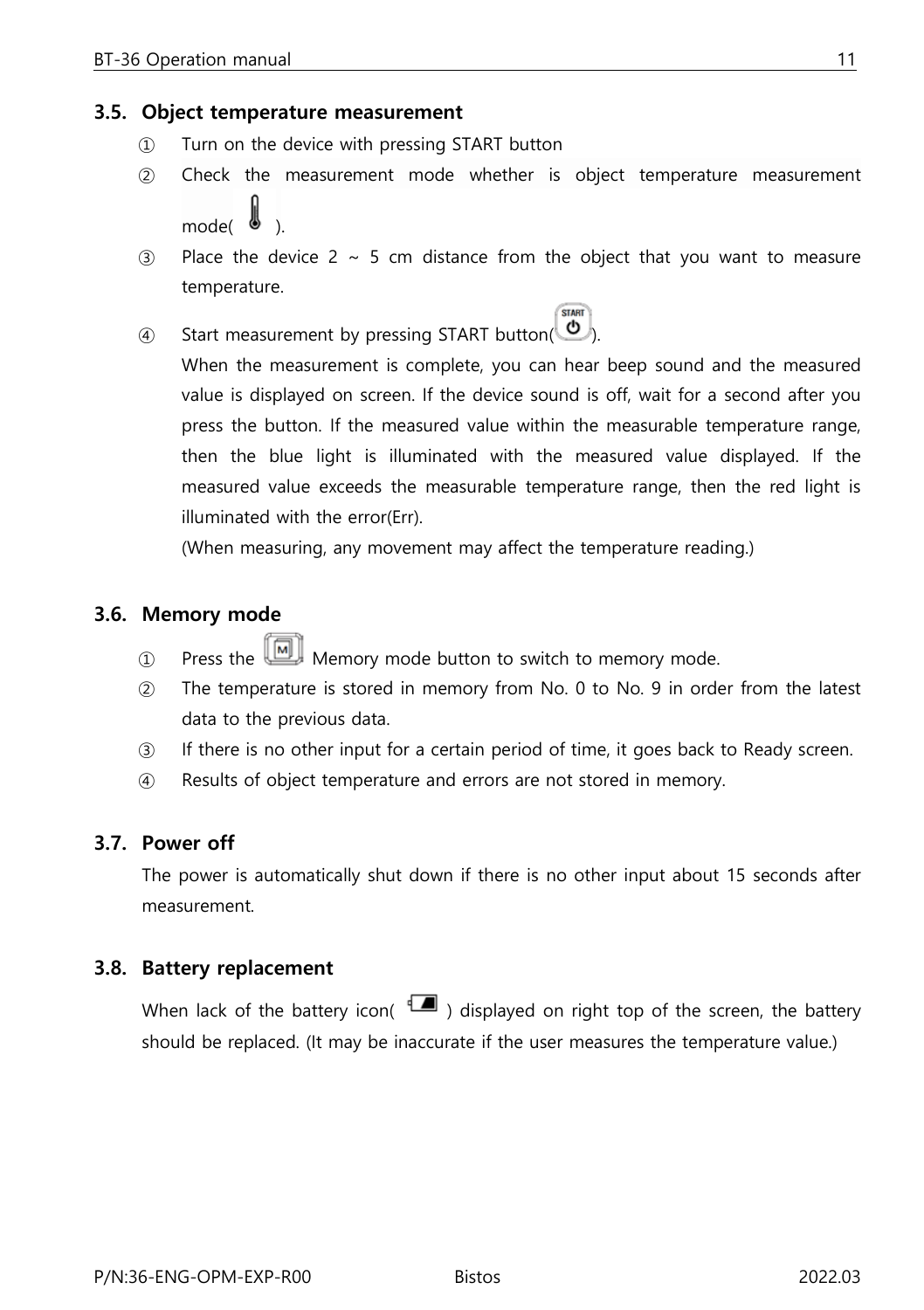## **4. Cleaning & Storage**

- Since the sensor part of the device is a very sensitive part, always keep it clean and intact for accurate measurements.
- Do not immerse the device in a container with liquid.
- If the sensor needs to be cleaned, apply alcohol to a cotton swab or soft cloth and carefully clean it. Use the device after 20  $\sim$  30 minutes after cleaning.
- Store the device in a place that can avoid direct sunlight and free of dust or pollutants.
- Remove the batteries if the device is not in use for a long time.

| Problem            | <b>Solution</b>                                                                            |
|--------------------|--------------------------------------------------------------------------------------------|
| The power does not | Check the battery charging status.<br>٠                                                    |
| turned on.         | Check the status of the battery insertion in the main body.                                |
| The main body gets | Remove the batteries from main body.<br>٠                                                  |
| wet                | Wipe the body with a dry cloth and store it in a warm and                                  |
|                    | dry place for at least 12 hours.                                                           |
|                    | When measuring infants or children, if they struggle too                                   |
|                    | much, measurement errors may occur because the distance                                    |
|                    | between the skin surface and the sensor may not be                                         |
|                    | constant, so please measure again after they calm down.                                    |
|                    | It is recommended to measure body temperature after                                        |
|                    | stabilizing at room temperature( $15 \sim 25^{\circ}$ C, $59^{\circ}F \sim 77^{\circ}F$ ). |
|                    | Temperature measurements may be inaccurate if measuring                                    |
| If the measurement | temperature immediately after exercise, come back from                                     |
| is not working     | outside, or taking a bath, and measurements may also be                                    |
| properly           | inaccurate when measuring outside instead of indoors.                                      |
|                    | For accurate measurement, remove hair, foreign substances,<br>$\bullet$                    |
|                    | or makeup between the thermometer and the skin.                                            |
|                    | If the battery is not replaced when the low battery icon in<br>٠                           |
|                    | displayed on the LCD screen, the measurement value may                                     |
|                    | not be accurate.                                                                           |
|                    | If user measure temperature close from air conditioner, fan,                               |
|                    | heater, it may cause inaccurate results.                                                   |

## **5. Trouble shooting**

※ If the problem is not solved or have additional questions, please contact the Bistos Co., Ltd. service center.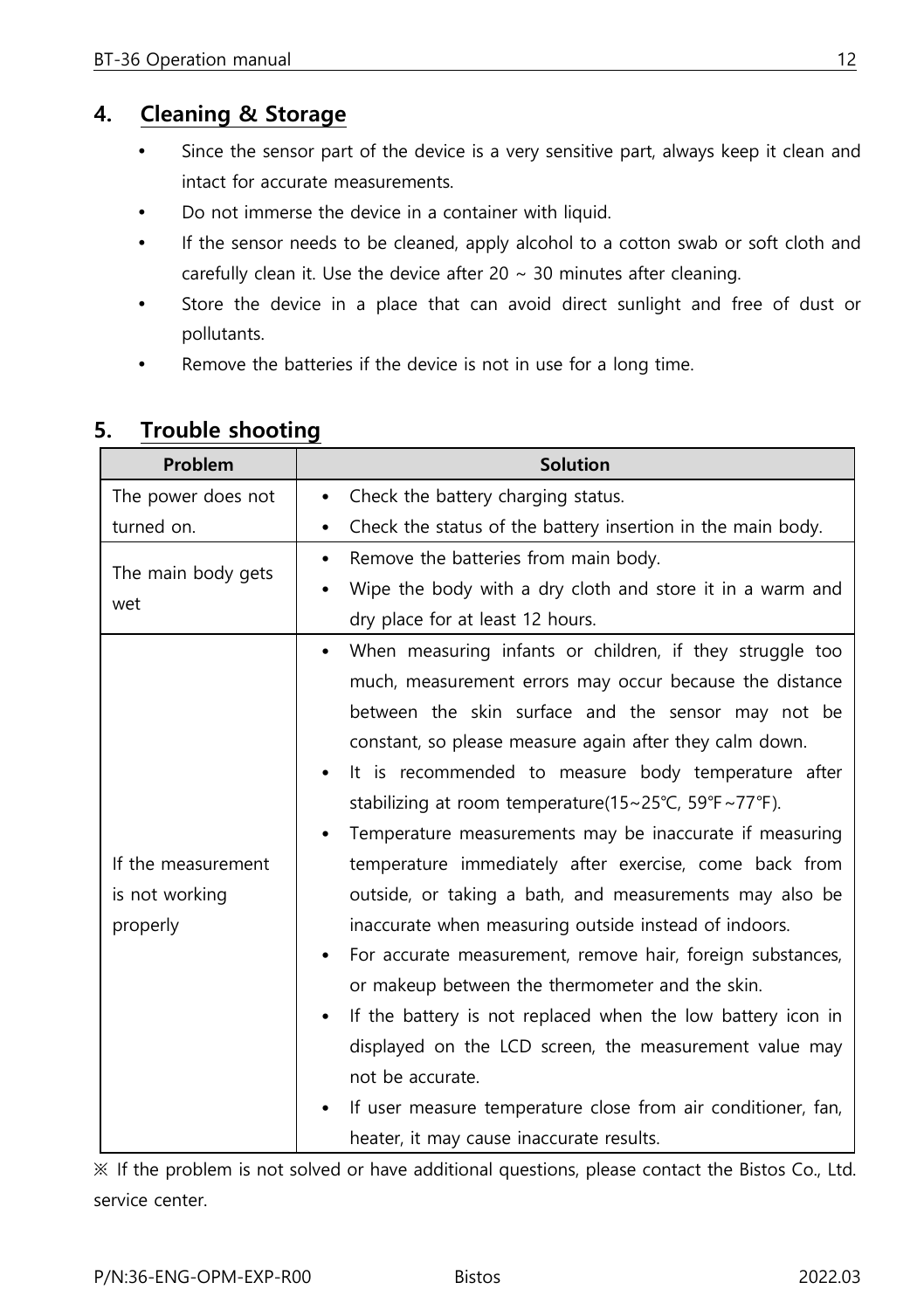## **6. Product specifications**

| <b>Function</b> |                                  |                                     |  |
|-----------------|----------------------------------|-------------------------------------|--|
| Category        | Contactless infrared thermometer |                                     |  |
|                 | <b>Type</b>                      | <b>LCD</b>                          |  |
|                 | Temperature                      | Numbers & icons (00.0 ℃, °F)        |  |
| Display         | Mode selection                   | Icon display                        |  |
|                 | Backlight                        | Blue, Red                           |  |
|                 | Mode                             | Body temperature measurement mode   |  |
|                 |                                  | Object temperature measurement mode |  |
| Function        | Measuring method                 | Infrared sensing of skin surface    |  |
|                 |                                  | Non-contact measurement             |  |
|                 | Display method                   | Mono LCD                            |  |
|                 | Expected lifetime                | 1 year                              |  |

| Power   |                           |
|---------|---------------------------|
| Battery | 3V (1.5V AAA battery 2EA) |

| <b>Standard configuration</b> |              |
|-------------------------------|--------------|
| User Manual                   | 1EA          |
| Main body                     | 1EA          |
| Battery                       | 1.5V AAA 2EA |

| <b>Environmental conditions</b> |                                                   |  |
|---------------------------------|---------------------------------------------------|--|
| <b>Operation</b>                |                                                   |  |
| Operating temperature           | 15 to 40°C (59 to 104°F)                          |  |
| Measurement range (Body)        | 34°C ~ 43°C (93.2°F ~ 109.4°F) (Accuracy: ±0.3°C) |  |
| Measurement                     | 15°C ~ 50°C (59°F ~ 122°F) (Accuracy: ±0.3°C)     |  |
| range (Object)                  |                                                   |  |
| Unit of measurement             | $0.1^{\circ}$ C/ $\circ$ F                        |  |
| Operating humidity              | $25\% \sim 85\%$                                  |  |
| Atmospheric pressure            | 70~106 kPa                                        |  |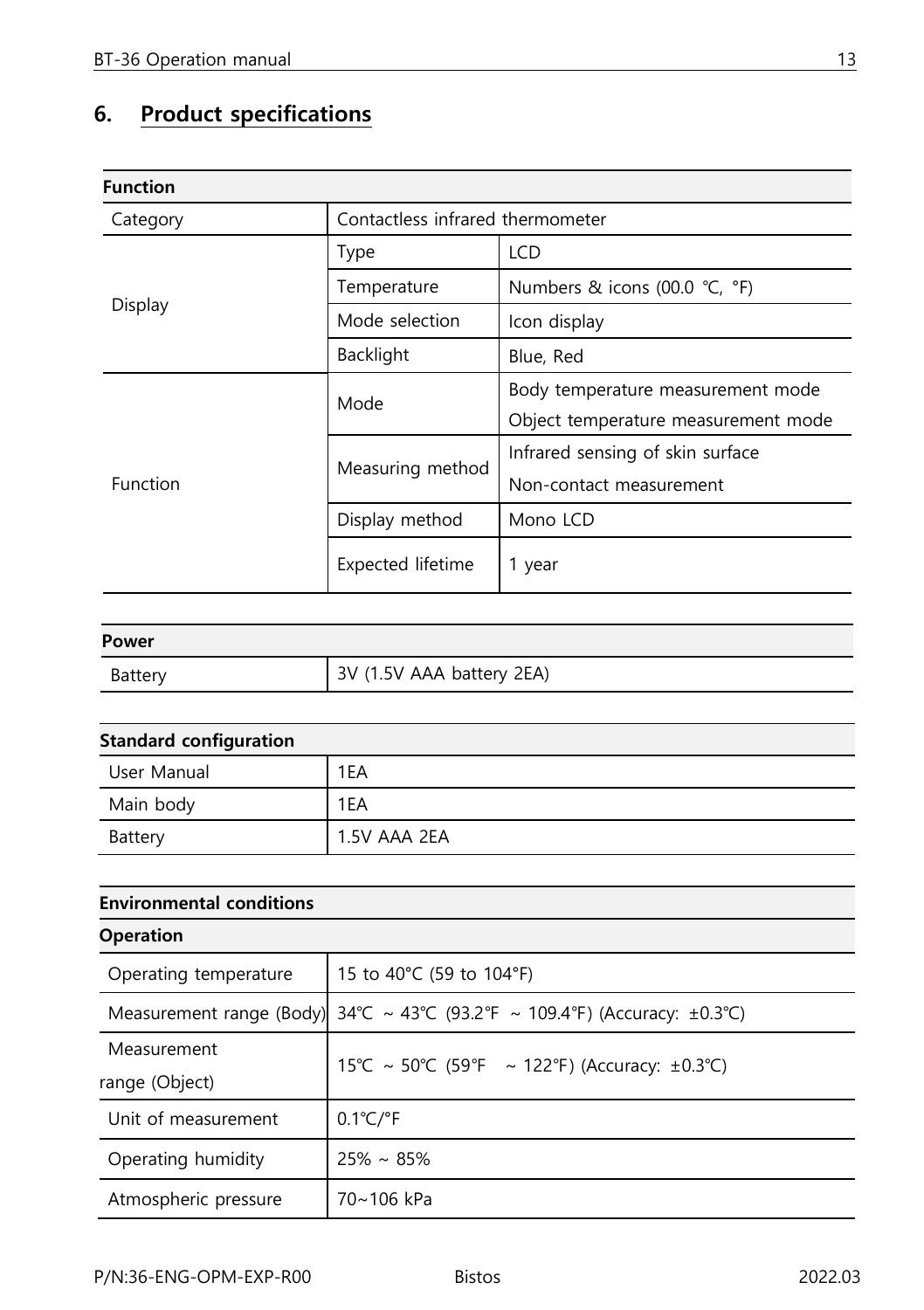| <b>Storage and Transport</b> |                                   |
|------------------------------|-----------------------------------|
| Storage temperature          | $-20^{\circ}$ C ~ 50 $^{\circ}$ C |
| Storage humidity             | $15\% \sim 95\%$                  |
| Atmospheric pressure         | 70~106 kPa                        |
| <b>Size</b>                  |                                   |
| Main body                    | 149.8 x 38.0 x 37.3mm             |
| Weight                       |                                   |
| Main body                    | 70g (Except batteries)            |

## **7. Manufacturer's declaration on EMC**

BT-36 needs special precautions regarding EMC (Electromagnetic compatibility) and needs to be used according to the EMC information provided in this user manual. Wireless communications equipment such as wireless home network devices, mobile phones, cordless telephones and their base stations, walkie-talkies can affect the BT-36 and should be kept at least 1m away from the equipment.

### **Warnings**

- Use of accessories other than those specified or provided by the manufacturer of this device could result in increased electromagnetic emissions or decreased electromagnetic immunity of this device and result improper operation.
- Electric medical devices require special precautions regarding EMC and should be used in accordance with the EMC information provided in this user manual.
- BT-36 should not be used adjacent to or stacked with other equipment. It may not work properly. If adjacent or stacked use is necessary, BT-36 should be observed to verify normal operation in the configuration in which it will be used.

#### <span id="page-14-0"></span>**7.1. Electromagnetic emissions**

BT-36 is intended for use in the electromagnetic environment specified below.

The customer or the user of the BT-36 should assure that it is used in such an environment.

| Emissions test   Compliance |         | Electromagnetic environment - guidance                                                                                                                                          |
|-----------------------------|---------|---------------------------------------------------------------------------------------------------------------------------------------------------------------------------------|
| RF emissions<br>CISPR 11    | Group 1 | BT-36 uses RF energy only for its internal function.<br>Therefore, its RF emissions are very low and are not<br>likely to cause interference in nearby electronic<br>equipment. |
| RF emissions                | Class B | Note : The emission characteristics of this device are                                                                                                                          |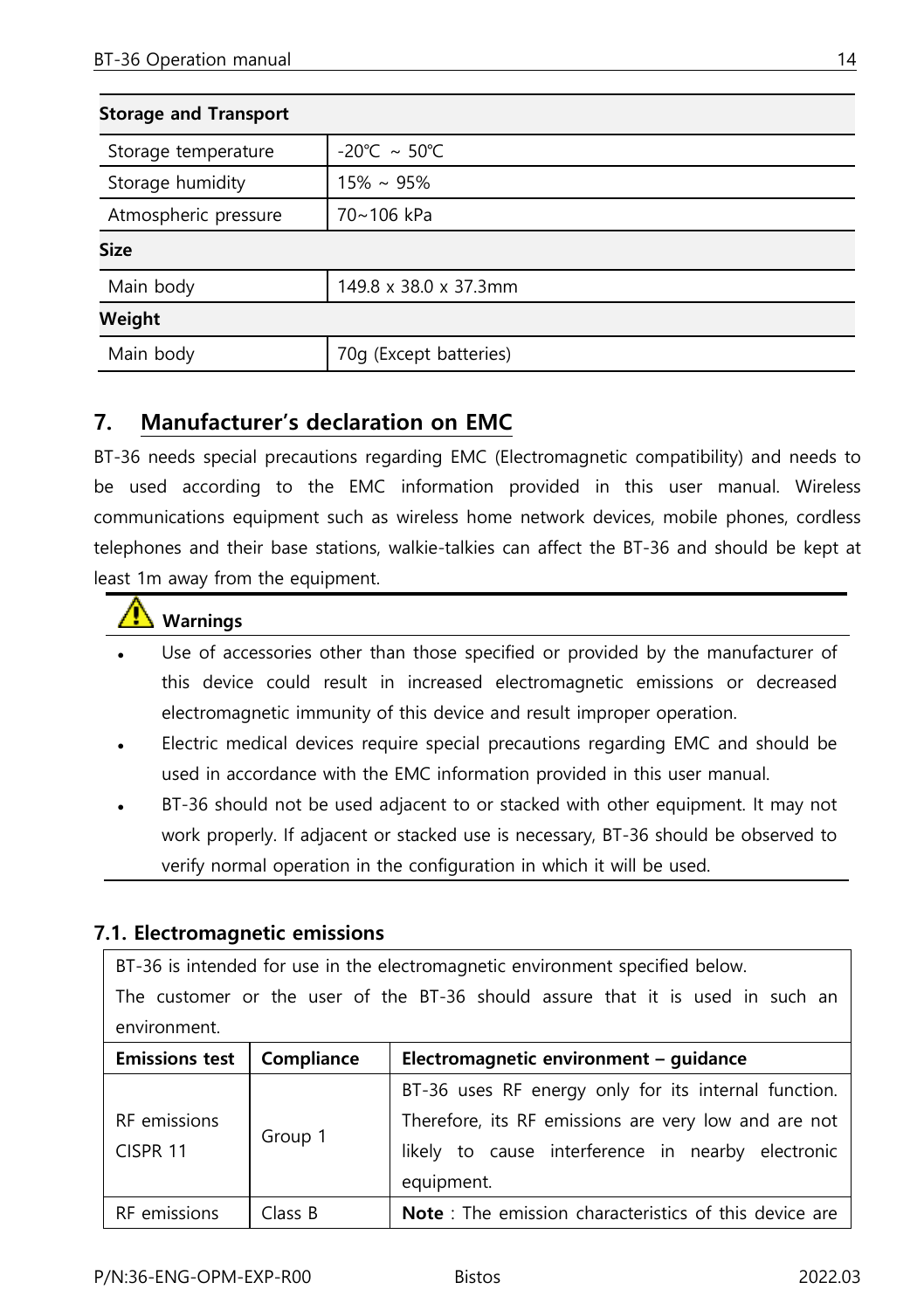| CISPR <sub>11</sub>                                                |                          | suitable for use at home or in hospitals. |
|--------------------------------------------------------------------|--------------------------|-------------------------------------------|
| Harmonic<br>emissions<br>IEC 61000-3-2                             | <b>Not</b><br>applicable |                                           |
| Voltage<br>fluctuations /<br>flicker<br>emissions<br>IEC 61000-3-3 | <b>Not</b><br>applicable | This device is powered by batteries only. |

### <span id="page-15-0"></span>**7.2. Electromagnetic immunity**

BT-36 is intended for use in the electromagnetic environment specified below. The customer or the user of the BT-36 should assure that it is used in such an environment.

| <b>Immunity test</b>                              | <b>IEC 60601</b><br><b>Test level</b>                                          | Compliance<br>level                                                | Electromagnetic<br>environment - guidance                                                                                                                                                      |
|---------------------------------------------------|--------------------------------------------------------------------------------|--------------------------------------------------------------------|------------------------------------------------------------------------------------------------------------------------------------------------------------------------------------------------|
| Electrostatic<br>discharge (ESD)<br>IEC 61000-4-2 | ±8 kV Contact<br>±2 kV, ±4 kV, ±8 kV,<br>±15 kV Air<br>±8 kV HCP.<br>±8 kV VCP | Complies                                                           | Floors should be wood, concrete<br>or ceramic tile. If floors are<br>covered with synthetic material,<br>the relative humidity should be at<br>least 30%.                                      |
| <b>Immunity RF</b><br>IEC 61000-4-3               | 10V/m 80MHz - 2.7GHz                                                           | Complies                                                           | The electric field strength outside<br>electromagnetic<br>the<br>wave                                                                                                                          |
| <b>Conducted RF</b><br>IEC61000-4-6               | 3Vrms<br>150 kHz to 80 MHz                                                     | <b>Not</b><br>applicable (No<br>electrical<br>cable<br>connection) | shielding location from the fixed<br><b>RF</b><br>transmitter<br>determined<br>through the investigation of the<br>electromagnetic wave generation<br>location should be less than<br>$3V/m$ . |
|                                                   |                                                                                |                                                                    | Interference may occur in the<br>vicinity of equipment marked<br>with the following symbol.                                                                                                    |
|                                                   |                                                                                |                                                                    | Recommended<br>separation<br>distance                                                                                                                                                          |
|                                                   |                                                                                |                                                                    | $d = 1.2 \sqrt{P \sqrt{P}}$ 150 kHz ~ 80 MHz                                                                                                                                                   |
|                                                   |                                                                                |                                                                    | $\frac{1}{2}$ = 1.2 $\sqrt{p}$ $\sqrt{p}$ 80 MHz ~ 800 MHz                                                                                                                                     |
|                                                   |                                                                                |                                                                    | $\frac{1}{2}$ = 2.3 $\sqrt{p}$ $\sqrt{p}$ 800 MHz ~ 2.7 MHz                                                                                                                                    |
|                                                   |                                                                                |                                                                    | Where $P$ is the maximum output                                                                                                                                                                |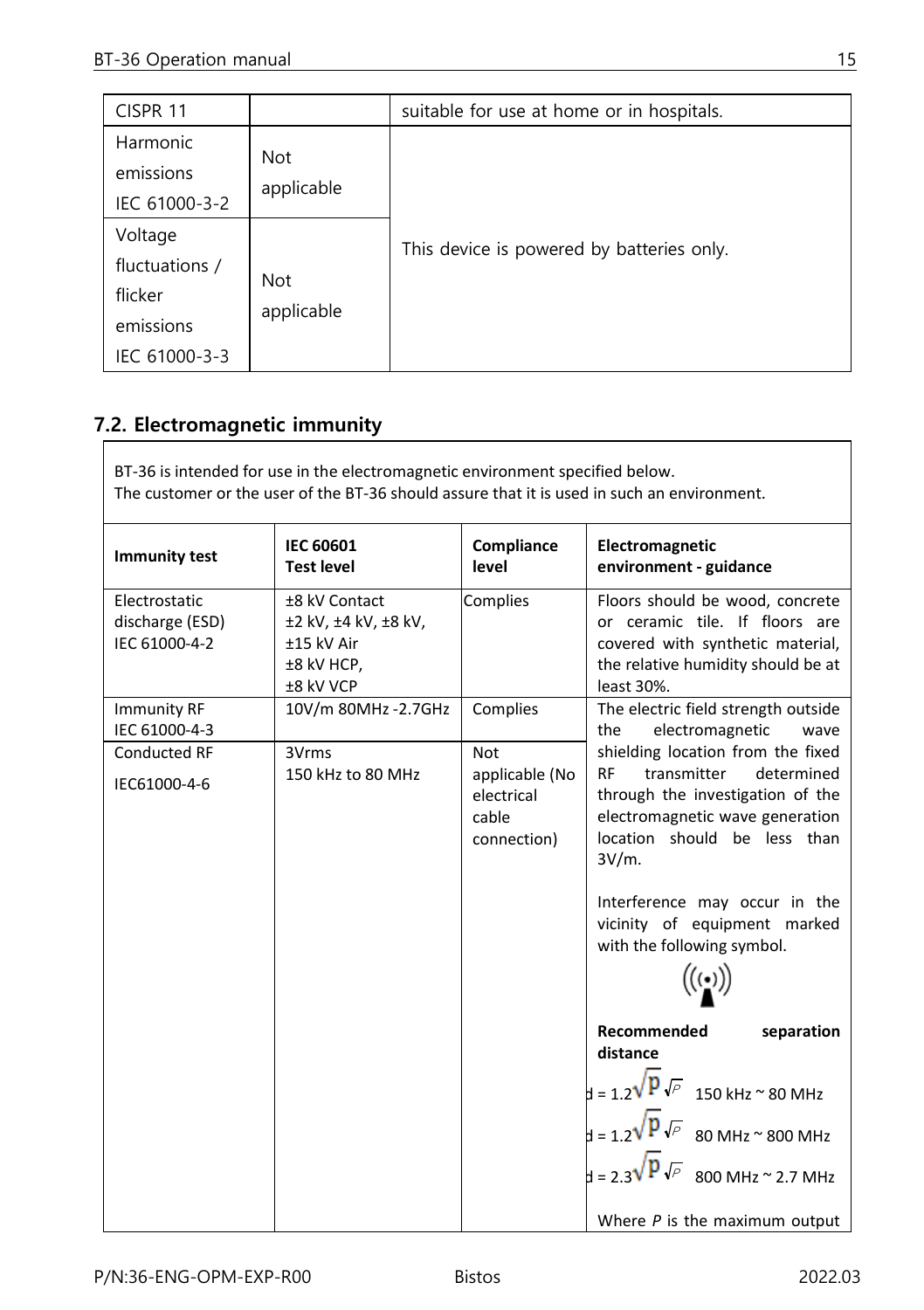|                                                                                                                                |                                                                                                       |                          | of<br>the<br>rating<br>power<br>transmitter (W) according to the<br>transmitter manufacturer and d<br>is the recommended separation<br>distance in meters(m). |
|--------------------------------------------------------------------------------------------------------------------------------|-------------------------------------------------------------------------------------------------------|--------------------------|---------------------------------------------------------------------------------------------------------------------------------------------------------------|
| Electrical<br>fast<br>transient/burst<br>IEC 61000-4-4                                                                         | ±2 kV for power<br>supply lines<br>±1 kV for input/output<br>lines                                    | <b>Not</b><br>applicable | <b>This</b><br>device<br>powered<br>is<br>by                                                                                                                  |
| Surge<br>IEC 61000-4-5                                                                                                         | $\pm 1$ kV line(s) to line(s)<br>±2 kV line(s) to earth                                               | <b>Not</b><br>applicable | batteries only.                                                                                                                                               |
| Power frequency (50<br>60<br>Hz)<br>and<br>Hz<br>magnetic field<br>IEC 61000-4-8                                               | 30 A/m                                                                                                | Complies                 | Power frequency magnetic fields<br>should be at levels characteristic<br>typical commercial<br>of<br>a<br>or<br>hospital environment.                         |
| Voltage dips, short<br>interruptions<br>and<br>voltage<br>variations<br>power<br>supply<br>on<br>input lines<br>IEC 61000-4-11 | > 95% dip for 0.5<br>cycles<br>60% dip for 5 cycles<br>70% dip for 25 cycles<br>95% dip for 5 seconds | <b>Not</b><br>applicable | This<br>device<br>is<br>powered<br>by<br>batteries only.                                                                                                      |